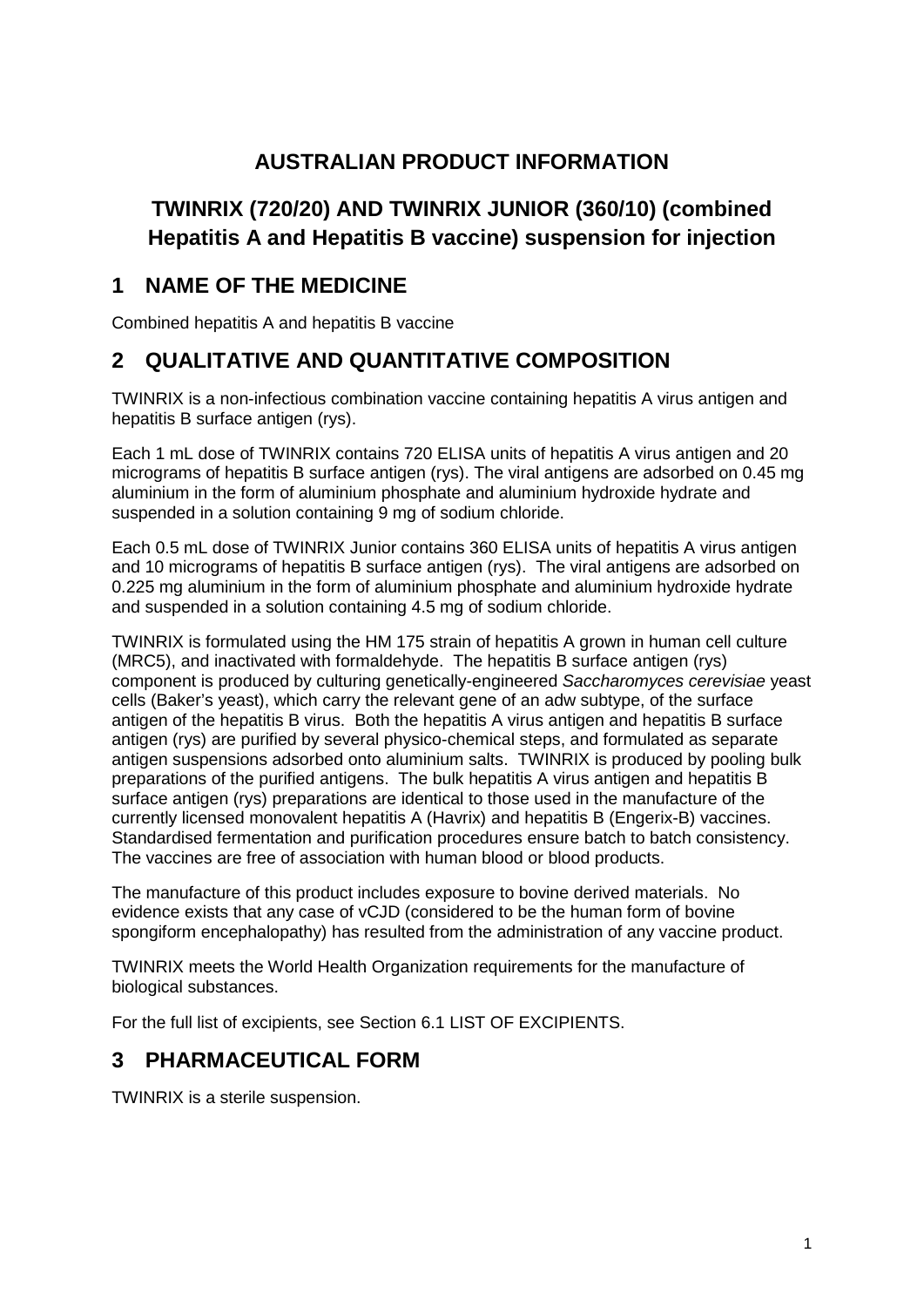## **4 CLINICAL PARTICULARS**

### **4.1 THERAPEUTIC INDICATIONS**

TWINRIX (720/20) is indicated for active immunisation against hepatitis A and hepatitis B virus infection in adults and children from 1 year of age. TWINRIX Junior (360/10) is indicated for use in children aged 1 to 15 years.

#### **Immunisation against hepatitis A is recommended in the following individuals:**

Travellers: Persons travelling to areas of intermediate or high endemicity for hepatitis A. This includes all developing countries.

Armed Forces: Armed forces personnel who travel to higher endemicity areas or to areas where hygiene is poor, have an increased risk of HAV infection.

Persons for whom hepatitis A is an occupational hazard or for whom there is an increased risk of transmission. These include:

- employees in day-care centres particularly in situations where children have not been toilet trained
- teachers and other close contacts of the intellectually disabled
- staff and residents of residential facilities for the intellectually disabled
- healthcare workers and teachers in remote Aboriginal and Torres Strait Islander communities
- nursing staff and other healthcare workers in contact with patients in paediatric wards, infectious diseases wards, emergency rooms and intensive care units
- sewerage workers
- food handlers, since food hygiene procedures and food processing methods are not always adequate to protect from contamination from food handlers

Homosexual men: Increased incidence of hepatitis A infection among homosexual males suggests that the disease may be sexually transmitted in this group.

Contacts of infected persons: Since virus shedding from infected persons may occur for a prolonged period, active immunisation of close contacts is recommended. The use of vaccine in outbreak control has been shown to be more effective than the use of immunoglobulin.

Specific population groups known to have a higher incidence of hepatitis A: eg. Australian Aboriginals, those in settings with recognised community-wide HAV epidemics.

Individuals with chronic liver disease and recipients of liver transplants, as hepatitis A infection is likely to be more severe in these groups. Many injecting drug users will have pre-existing liver disease from hepatitis B or hepatitis C infection.

Recipients of blood products, such as Factor VIII concentrates.

#### **Immunisation against hepatitis B is recommended in the following individuals:**

Persons for whom hepatitis B is an occupational hazard or for whom there is an increased risk of transmission. These include:

• healthcare workers directly involved in patient care, or in the handling of human blood or tissue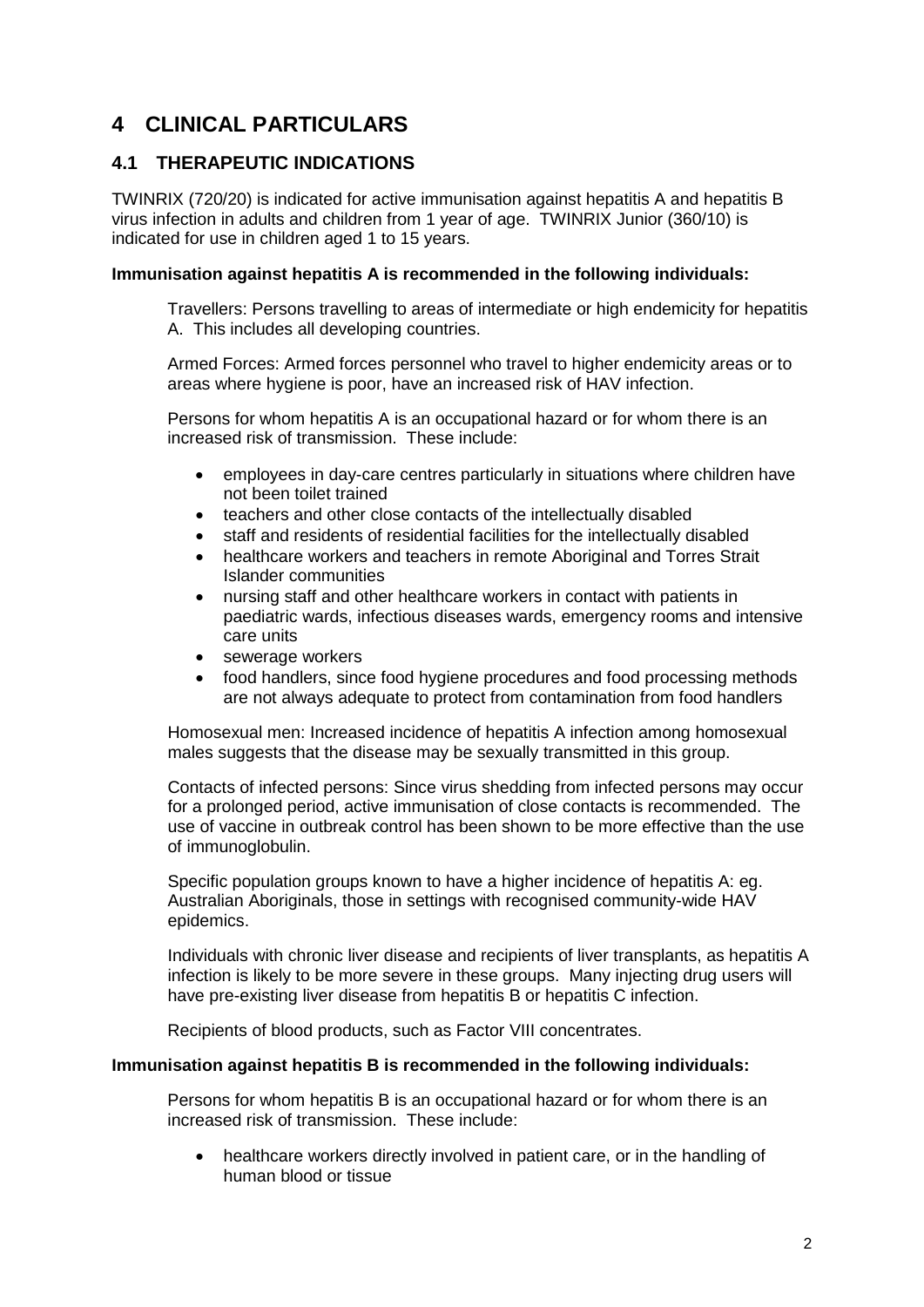- embalmers
- staff and residents of residential facilities for the intellectually disabled
- inmates of long term correctional facilities and staff of correctional facilities

Individuals with chronic liver disease and/or hepatitis C.

Haemodialysis patients and recipients of certain blood products such as Factor VIII concentrates.

Sexually active homosexual men and persons with multiple sexual partners: e.g. clients of STD (sexually transmitted disease) clinics. Sexual risk occurs in susceptible (anti-HBs negative) partners of HBV carriers and patients with acute hepatitis B.

Abusers of injectable drugs.

Close residential contacts of deinstitutionalised intellectually disabled individuals who are HBV carriers.

Household contacts of patients with acute hepatitis B and chronic hepatitis B carriers.

#### **Others in whom vaccination against hepatitis B might be justified**

Police and members of the armed forces

Travellers to areas of high endemicity for hepatitis B

Participants in contact sports

#### **4.2 DOSE AND METHOD OF ADMINISTRATION**

The vaccine should be re-suspended before use. When re-suspended, the vaccine will have a uniform hazy white appearance.

Upon storage, a fine white deposit with a clear colourless layer above may be observed.

#### **Re-suspension of the vaccine to obtain a uniform hazy white suspension**

The vaccine can be re-suspended following the steps below.

- 1. Hold the syringe upright in a closed hand.
- 2. Shake the syringe by tipping it upside down and back again.
- 3. Repeat this action vigorously for at least 15 seconds.
- 4. Inspect the vaccine again:
	- a. If the vaccine appears as a uniform hazy white suspension, it is ready to use - the appearance should not be clear.
	- b. If the vaccine still does not appear as a uniform hazy white suspension tip upside down and back again for at least another 15 seconds - then inspect again.

The vaccine should be inspected visually for any foreign particulate matter and/or abnormal physical appearance prior to administration. In the event of either being observed, do not administer the vaccine.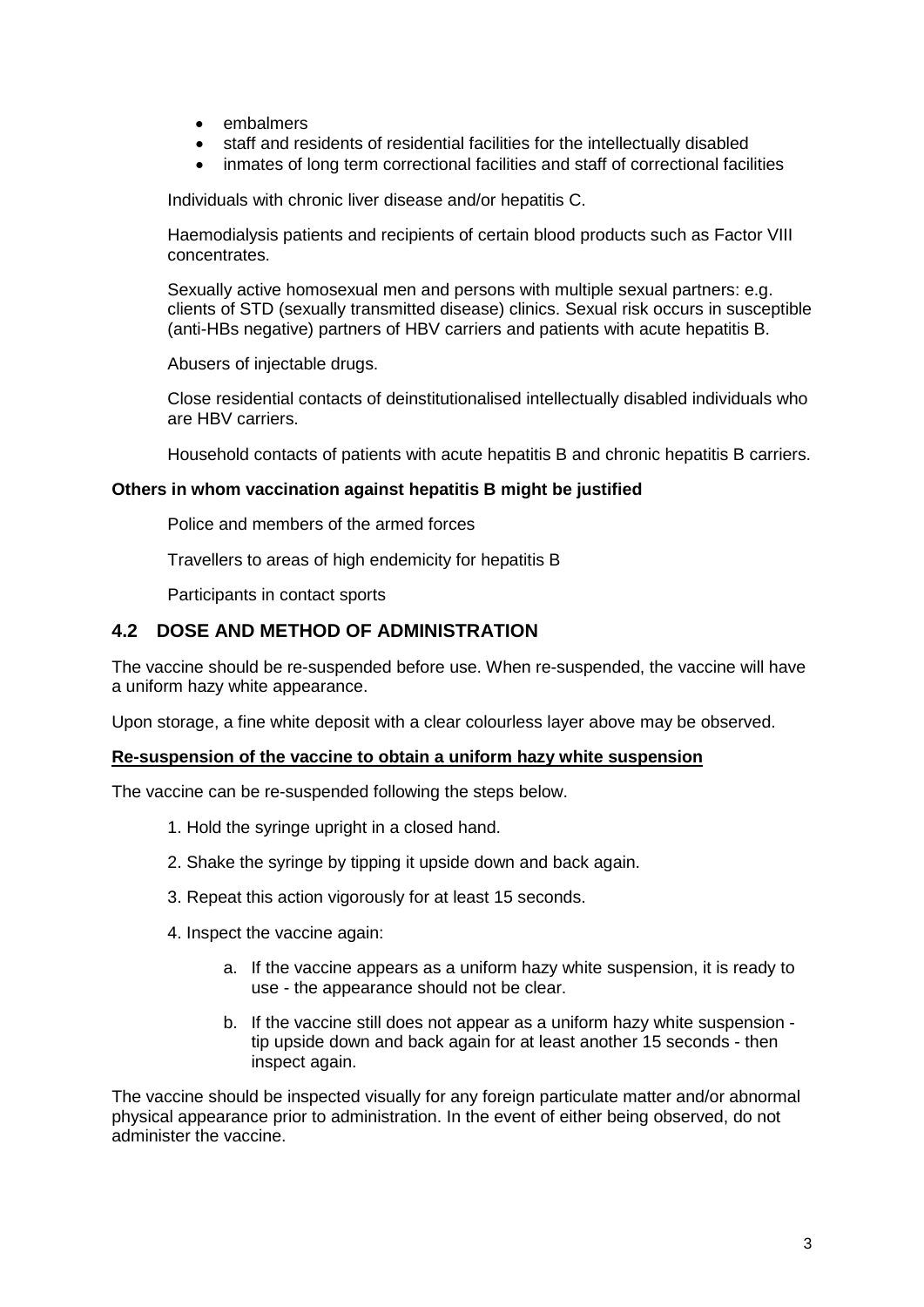Each dose of TWINRIX is for single use only. Any unused product or waste material should be disposed of in accordance with local requirements.

TWINRIX should be injected intramuscularly into the deltoid region of the upper arm in adults and older children. The antero-lateral aspect of the thigh may be used in infants.

Exceptionally, the vaccine may be administered subcutaneously in patients with thrombocytopenia or bleeding disorders (e.g. haemophiliacs) since bleeding may occur following an intramuscular administration to these subjects. (see Section 4.4 SPECIAL WARNINGS AND PRECAUTIONS FOR USE)

TWINRIX MUST NOT BE GIVEN INTRAVENOUSLY.

#### **IMMUNISATION SCHEDULE**

#### **TWINRIX (720/20)**

In children and adults not previously exposed to hepatitis A or hepatitis B viruses or vaccines the primary course of TWINRIX is as follows:

#### TWINRIX (720/20)

| Schedule<br>(Course completed in)             | Age                  | Total doses to<br>complete<br>course | Timing:                       |
|-----------------------------------------------|----------------------|--------------------------------------|-------------------------------|
| Standard (6 months)                           | 1-15 years inclusive | 2 doses                              | 0, 6 to 12 months             |
| Standard (6 months)                           | 16 years and over    | 3 doses                              | 0, 1 month, 6 months          |
| Rapid (21 days + 12 months) 16 years and over |                      | 4 doses                              | 0, 7 days, 21 days, 12 months |

#### **Rapid schedule**

The rapid schedule is used in exceptional circumstances in adults when more rapid protection is required, e.g. in travellers commencing vaccination within one month or more of departure. When this rapid schedule is used, a fourth dose is recommended 12 months after the first dose to ensure adequate protection, as lower seroprotection rates against hepatitis B were observed after the third dose as compared to the standard 0, 1, 6 month schedule (See SECTION 5.1 PHARMACODYNAMIC PROPERTIES, Clinical trials)

#### **TWINRIX Junior (360/10)**

In circumstances where a child is at immediate risk of exposure to hepatitis B (e.g. travellers), and did not receive a primary course of hepatitis B vaccine as an infant, TWINRIX Junior should be used as follows:

#### TWINRIX Junior (360/10)

| Schedule<br>(Course completed in) | Age                  | Total doses to<br>complete course | Timing:              |
|-----------------------------------|----------------------|-----------------------------------|----------------------|
| Standard (6 months)               | 1-15 years inclusive | 3 doses                           | 0, 1 month, 6 months |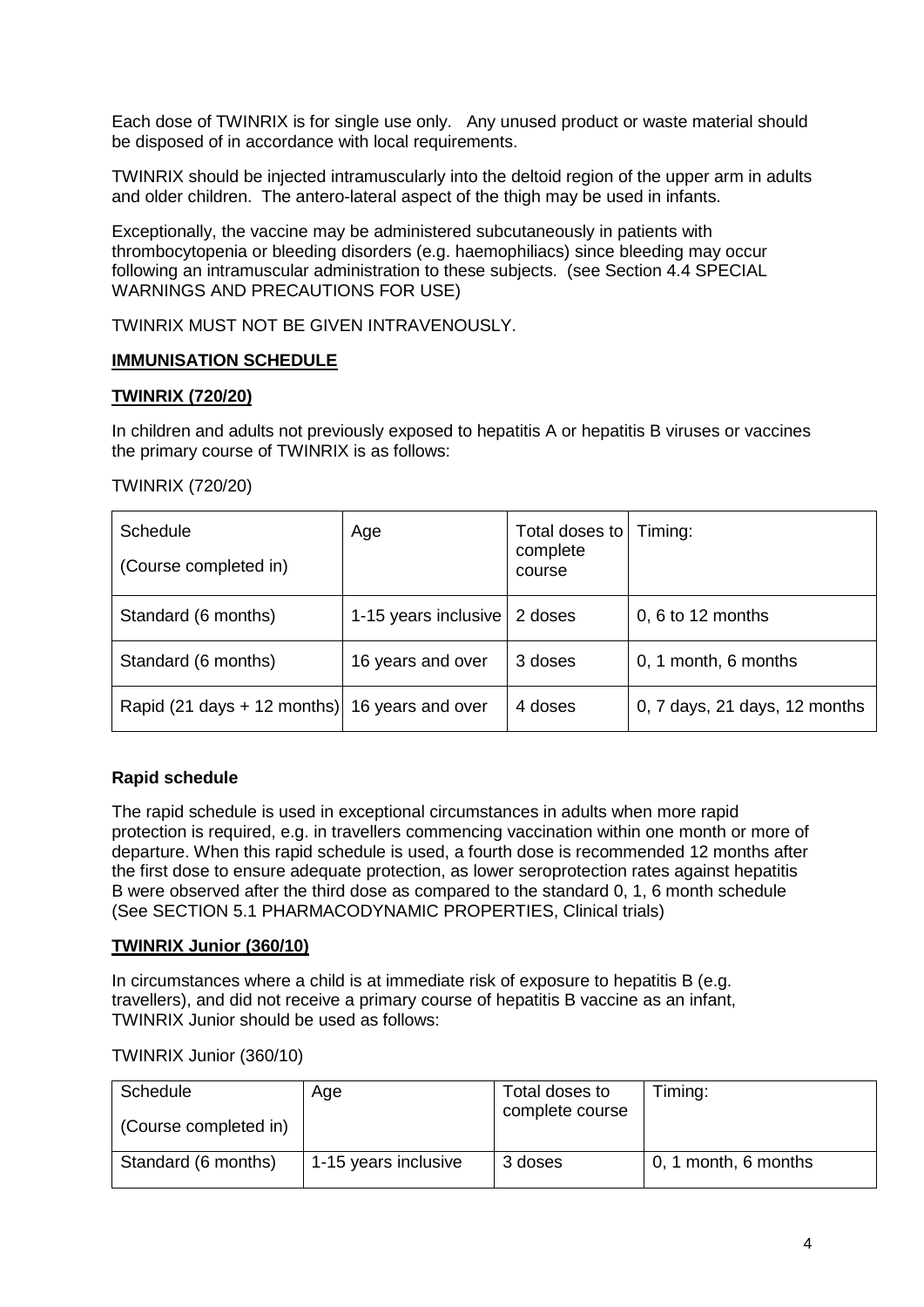#### **Booster dose**

Long term clinical studies have demonstrated persistence of anti-HAV and anti-HBs antibodies 15 years after immunisation with TWINRIX (720/20) and 10 years after immunisation with TWINRIX Junior (360/10). As persistence of antibodies and kinetics of antibody decline were similar to those following the monovalent vaccines, general guidelines for booster vaccination can therefore be drawn from those for the monovalent vaccines.

Hepatitis B. The National Health and Medical Research Council recommends that booster doses against hepatitis B are not required in immunocompetent individuals, since there is good evidence that a completed primary course of hepatitis B vaccination provides long lasting protection in these individuals. This applies to adults, children and all subgroups (such as health care workers). However, booster doses are recommended for immunosuppressed individuals, for people living with HIV infection or with renal failure. The timing for boosting in these individuals should be decided by regular monitoring of hepatitis B antibody levels at six to twelve monthly intervals. (Source: The Australian Immunisation Handbook, 7<sup>th</sup> edition, NHMRC).

Hepatitis A. Data available from clinical studies using hepatitis A vaccine (Havrix) show persistence of antibodies after 8 years which is consistent with a projected 20 years persistence (based on mathematical calculations). Further long term follow-up of immunised cohorts will be required to determine the duration of protection following hepatitis A immunisation and whether and when booster doses may be required.

In situations where a booster dose of both hepatitis A and hepatitis B are desired, the combined vaccine can be given. Alternatively, subjects primed with TWINRIX may be administered a booster dose of either of the monovalent vaccines.

### **4.3 CONTRAINDICATIONS**

TWINRIX should not be administered to subjects with known hypersensitivity to any component of the vaccine (e.g. neomycin sulphate), or to subjects having shown signs of hypersensitivity after previous administration of these combined vaccines or the monovalent hepatitis A or hepatitis B vaccines.

As for any vaccine, TWINRIX should not be administered to subjects suffering from acute severe febrile illness. However, the presence of minor infection does not contraindicate vaccination.

#### **4.4 SPECIAL WARNINGS AND PRECAUTIONS FOR USE**

TWINRIX should never be administered intravenously.

Syncope (fainting) can occur following, or even before, any vaccination as a psychogenic response to the needle injection. It is important that procedures are in place to avoid injury from faints.

As with all injectable vaccines, appropriate medical treatment and supervision should always be readily available in case of anaphylactic reactions following the administration of the vaccine.

TWINRIX should not be administered in the gluteal region. It should not be routinely administered intradermally, or subcutaneously since these routes of administration may not result in an optimum immune response.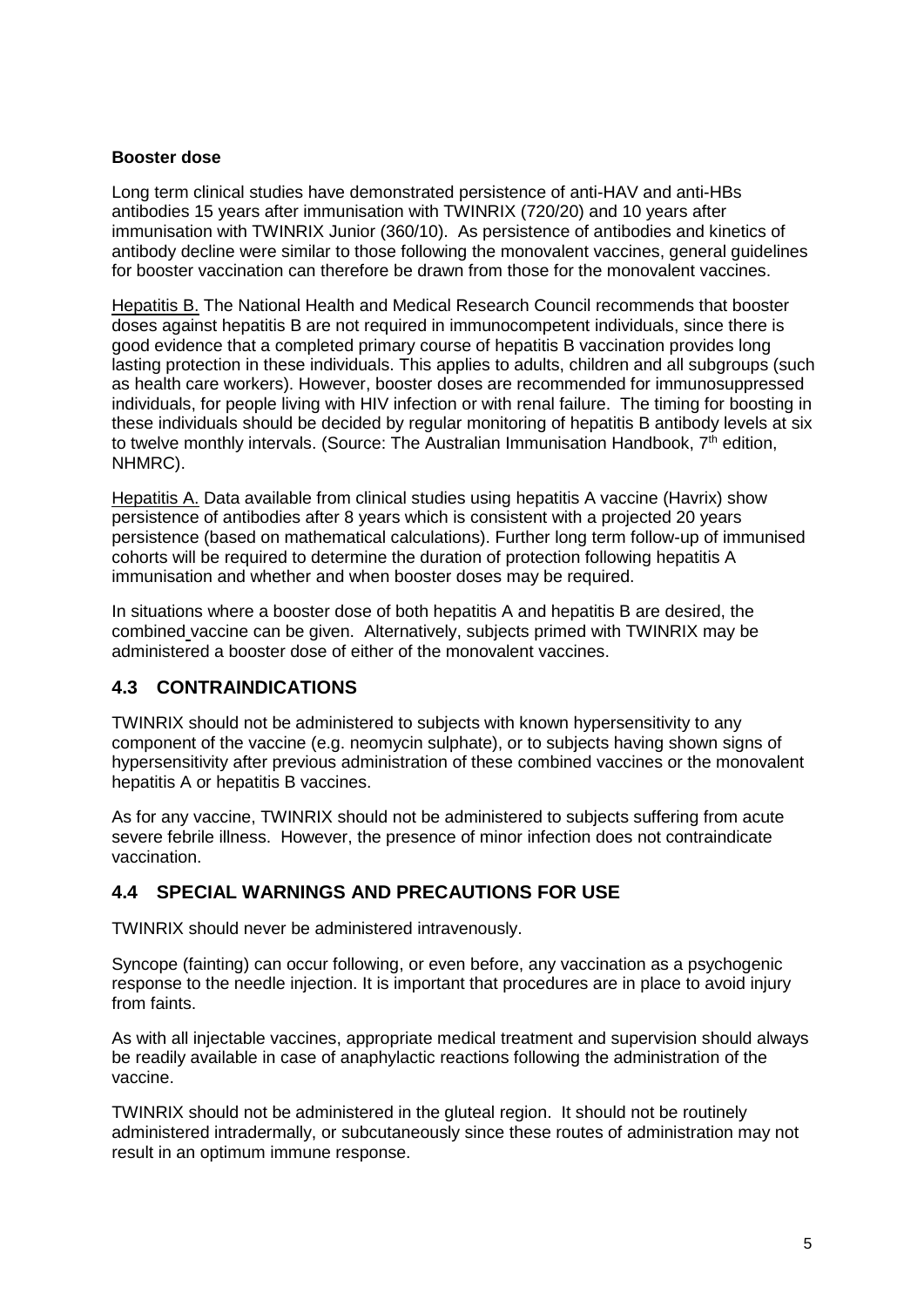TWINRIX should be administered with caution to subjects with thrombocytopenia or a bleeding disorder since bleeding may occur following an intramuscular administration to these subjects. (see SECTION 4.2 DOSE AND METHOD OF ADMINISTRATION)

In elderly subjects, haemodialysis patients and persons with an impaired immune system, adequate anti-HAV and anti-HBs antibody titres may not be obtained after a primary vaccination course. The monitoring of antibody titres and if appropriate the need for additional doses of the appropriate vaccine should be considered in such patients. The rapid schedule has not been studied and is not recommended in such patients.

Caution should be exercised in administering TWINRIX to patients in whom a systemic reaction due to the vaccine may pose a significant risk e.g. in patients with severely compromised cardiopulmonary function.

It is possible that subjects may be in the incubation period of a hepatitis A or hepatitis B infection at the time of vaccination. It is not known whether TWINRIX will prevent hepatitis A and hepatitis B in such cases. These vaccines will not induce the production of anti-HBs antibodies in hepatitis B carriers.

The vaccines will not protect against infection caused by hepatitis C or hepatitis E viruses, or other pathogens known to infect the liver.

#### **Use in renal impairment**

See Section 4.4 SPECIAL WARNINGS AND PRECAUTIONS FOR USE statement regarding use in haemodialysis patients.

#### **Use in the elderly**

See SECTION 4.4 SPECIAL WARNINGS AND PRECAUTIONS FOR USE.

#### **Paediatric use**

See SECTION 4.4 SPECIAL WARNINGS AND PRECAUTIONS FOR USE.

#### **Effects on laboratory tests**

No data available.

#### **4.5 INTERACTIONS WITH OTHER MEDICINES AND OTHER FORMS OF INTERACTIONS**

Clinical studies have demonstrated that TWINRIX can be administered concomitantly with diphtheria, tetanus, acellular pertussis, inactivated poliomyelitis, *Haemophilus influenzae* type b and measles-mumps-rubella vaccines. In these trials, the injectable vaccines were given at a different injection site to TWINRIX.

#### **Guidance for co-administration of Twinrix Junior and Cervarix should be drawn from those individual vaccines.**

TWINRIX Junior (360/10) can be given concomitantly with Human Papillomavirus (HPV) vaccine (CERVARIX). Administration of TWINRIX Junior (360/10) at the same time as Cervarix (HPV vaccine) has shown no clinically relevant interference in the antibody response to the HPV and hepatitis A antigens. Anti-HBs geometric mean antibody concentrations were lower on co-administration, but the clinical significance of this observation is not known since the seroprotection rates remain unaffected. The proportion of subjects reaching anti-HBs ≥10 mIU/ml was 98.3% for concomitant vaccination and 100% for TWINRIX Junior (360/10) alone. The Product Information documents for TWINRIX Junior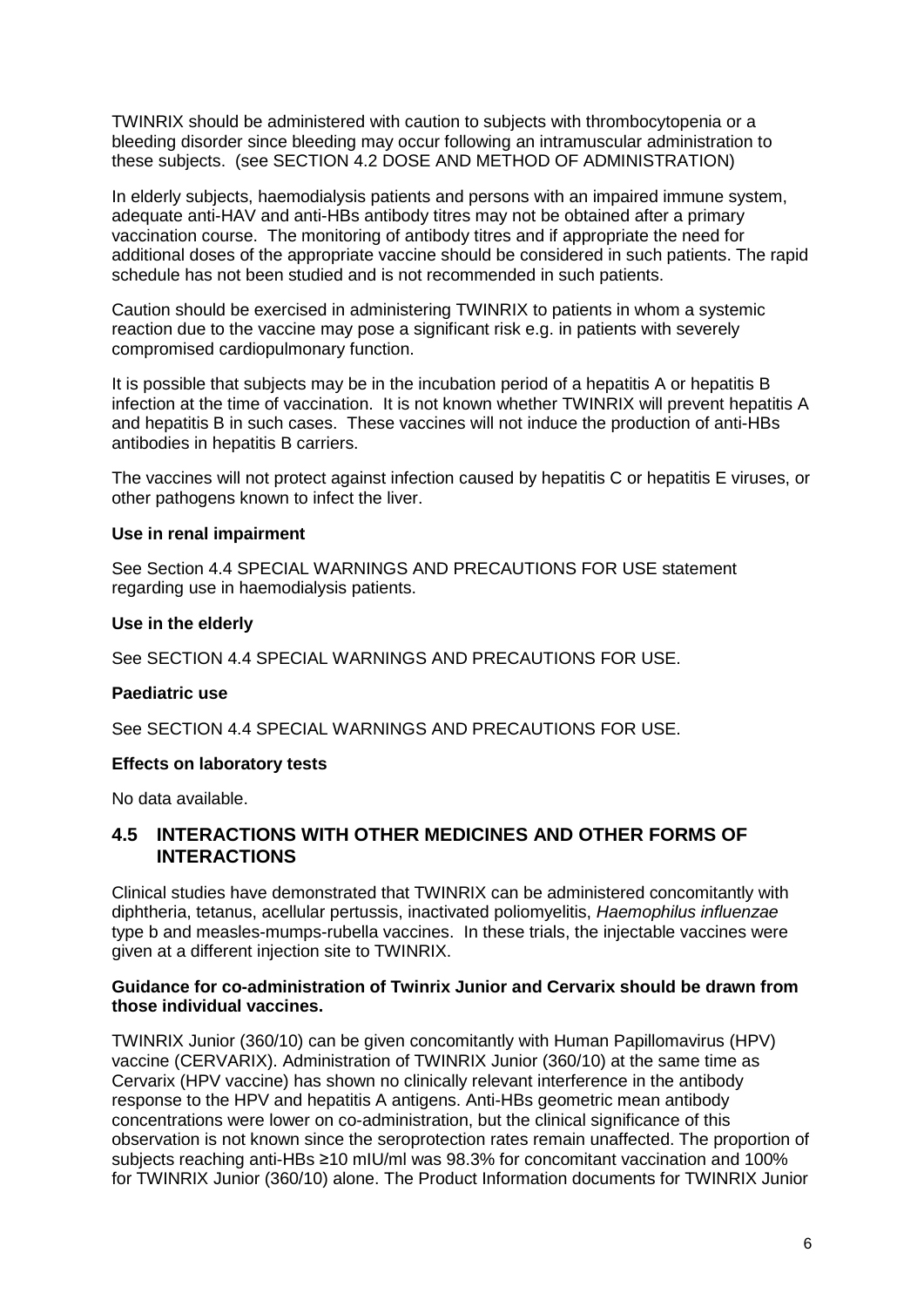and CERVARIX should be consulted for guidance with respect to appropriate usage, population and dosing guidelines for these vaccines.

The concomitant administration of TWINRIX with other vaccines (e.g. pneumococcal, influenza) given at separate sites using separate syringes has not been specifically studied.

TWINRIX must not be mixed with other vaccines in the same syringe.

As with other vaccines, it may be expected that patients receiving immunosuppressive therapy or patients with an immunodeficiency, may not achieve an adequate immune response. (see Section 4.4 SPECIAL WARNINGS AND PRECAUTIONS FOR USE)

Concomitant administration of Normal Human Immunoglobulin with the first dose of hepatitis A vaccine does not influence the seroconversion rate, but may result in a relatively lower anti-HAV antibody titre than when the primary course of vaccine is given alone. TWINRIX and Normal Human Immunoglobulin should be administered at separate injection sites.

### **4.6 FERTILITY, PREGNANCY AND LACTATION**

#### **Effects on fertility**

See Section 4.6 FERTILITY, PREGNANCY AND LACTATION, Use in pregnancy

#### **Use in pregnancy**

#### **(Pregnancy Category B2)**

TWINRIX should be used during pregnancy only when clearly needed, and when the possible advantages outweigh the possible risks for the foetus.

The effect of TWINRIX on embryo-foetal, peri-natal and post-natal survival and development has not been prospectively evaluated in clinical trials.

The effect of TWINRIX on embryo-foetal, peri-natal and post-natal survival and development has been assessed in a study in rats. There were no direct or indirect harmful effects with respect to fertility, pregnancy, embryonal/foetal development, parturition or post-natal development, at 1/5 the adult human dose (9 times greater than the clinical adult exposure based on mg/m<sup>2</sup>).

#### **Use in lactation**

Adequate human data on use during lactation and adequate animal reproduction studies are not available.

#### **4.7 EFFECTS ON ABILITY TO DRIVE AND USE MACHINES**

The effects of this medicine on a person's ability to drive and use machines were not assessed as part of its registration.

#### **4.8 ADVERSE EFFECTS (UNDESIRABLE EFFECTS)**

#### **Clinical Trial Data**

The safety profile presented below is based on data from more than 6,000 subjects who received either the standard 0, 1, 6 month schedule or the accelerated 0, 7, 21 days schedule of TWINRIX (720/20).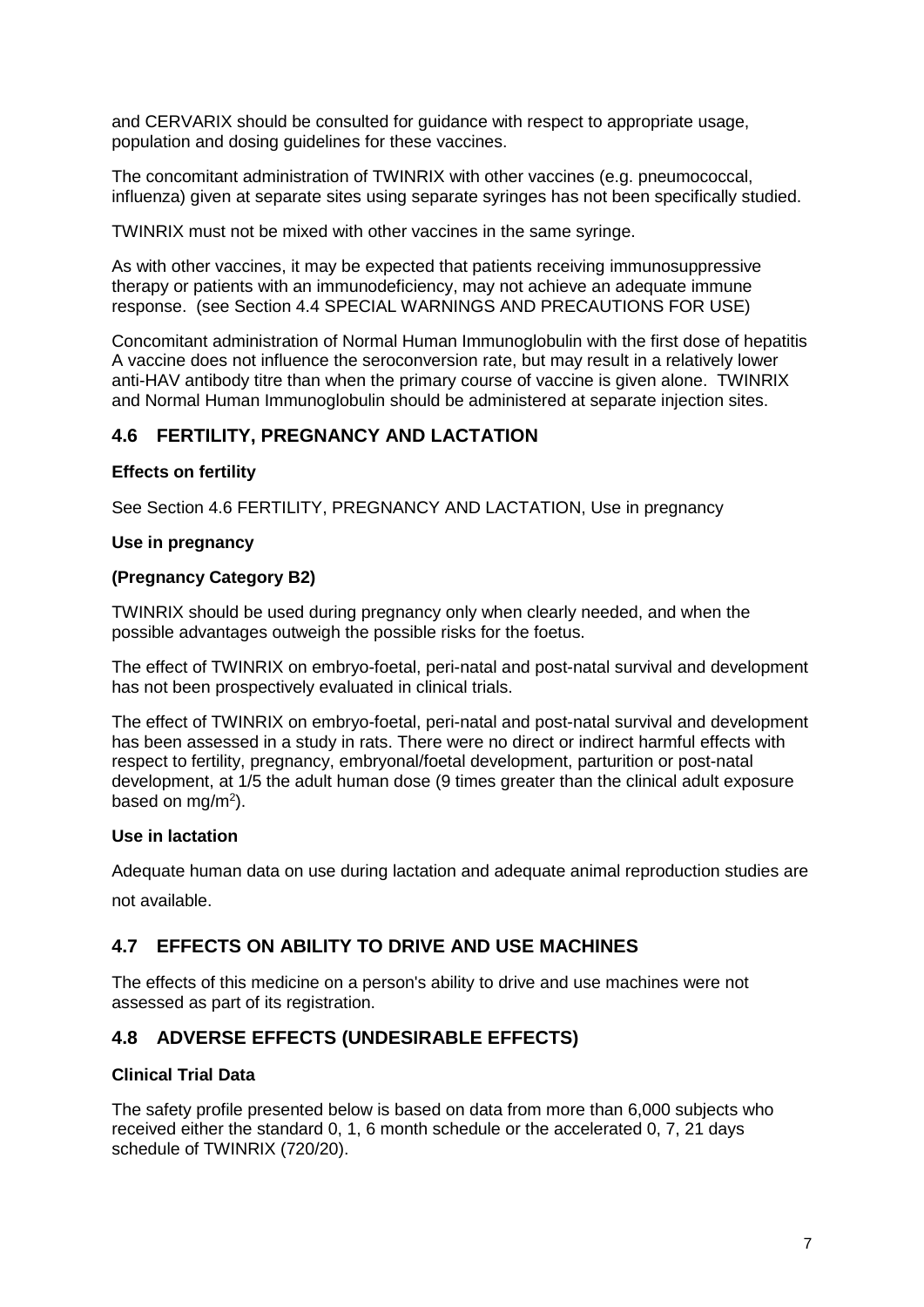Events are listed within body systems and categorised by frequency according to the following definitions:

| Very common: | $\geq 1/10$                 |
|--------------|-----------------------------|
| Common:      | $\geq 1/100$ and $< 1/10$   |
| Uncommon:    | $\geq$ 1/1000 and < 1/100   |
| Rare:        | $\geq$ 1/10000 and < 1/1000 |
| Very rare:   | < 1/10000                   |

Gastrointestinal disorders: *Common*: gastrointestinal symptoms (such as diarrhoea, nausea, vomiting)

General disorders and administration site conditions: *Very common*: pain and redness at the injection site, fatigue; *Common*: injection site reaction, malaise, swelling at the injection site; *Uncommon*: fever (≥ 37.5˚C); *Rare*: influenza like illness, chills

Infections and infestations: *Common*: viral infection; *Uncommon:* upper respiratory tract **infection** 

Blood and lymphatic system disorders: *Rare*: lymphadenopathy

Metabolism and nutrition disorders: *Rare*: decreased appetite

Nervous system disorders: *Very common*: headache; *Uncommon:* dizziness; *Rare*: hypoaesthesia, paraesthesia

Vascular disorders: *Rare*: hypotension

Skin and subcutaneous tissue disorders: *Rare*: rash, pruritus; *Very rare*: urticaria

Musculoskeletal and connective tissue disorders: *Uncommon*: myalgia; *Rare*: arthralgia

In a clinical trial where TWINRIX was administered at 0, 7, 21 days, solicited general symptoms were reported with the same categories of frequency as defined above. After a fourth dose given at month 12, the incidence of systemic adverse reactions was comparable to that seen after vaccination at 0, 7, 21 days.

During clinical studies with TWINRIX Junior (360/10) (n=538 doses of vaccines administered) the frequency of local reactions in children, although still considered common, were almost half that reported with TWINRIX (720/20) in adults. Of the general reactions reported in these children, most were reported at a similar frequency to TWINRIX (720/20) in adults except upper respiratory tract infection, fever and vomiting which were commonly reported at frequencies of 9.3%, 3.7% and 1.9% respectively.

Other adverse events observed in clinical trials performed with TWINRIX Junior include:

Blood and lymphatic system disorders: *Rare*: lymphadenopathy

Metabolism and nutrition disorders: *Common*: appetite lost

General disorders and administration site conditions: *Very common*: pain and redness at the injection site; *Common*: irritability, swelling at the injection site, injection site reaction, fatigue, malaise, fever  $(≥ 37.5°C)$ 

Nervous system disorders: *Common*: drowsiness, headache; *Rare*: dizziness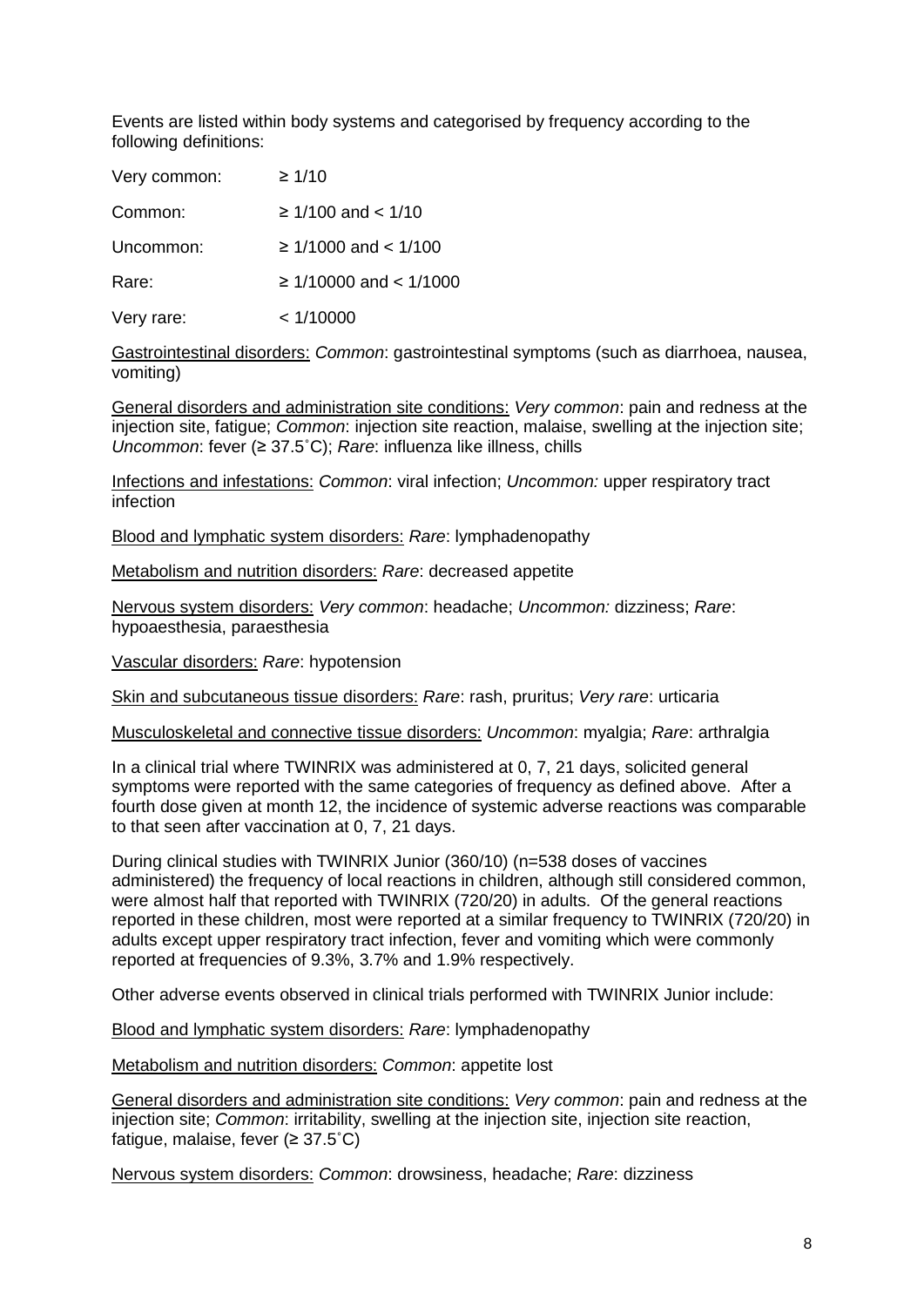Gastrointestinal disorders: *Common*: gastrointestinal symptoms (such as nausea, vomiting)

Skin and subcutaneous tissue disorders: *Uncommon*: rash; *Rare*: urticaria

In a comparative trial in children and adolescents, *(n = 745 doses)* the percentage of subjects reporting solicited adverse events after a primary course of TWINRIX (720/20) used in a two dose schedule was similar to that seen with TWINRIX Junior (360/10) given in a 3 dose schedule. Pain was reported in 50.7% of the Twinrix (720/20) group and in 39.1% of the TWINRIX Junior (360/10) group. Incidence of redness was 16.1% and 11.9% and swelling was reported in 4.4% and 4.9% in the TWINRIX and TWINRIX Junior groups respectively.

General reactions solicited in controlled clinical trials that may occur in temporal association with TWINRIX used in a two dose schedule in children and adolescents include:

General disorders and administration site conditions: *Very rare*: influenza like illness, chills

Nervous system disorders: *Very rare*: hypoaesthesia, paraesthesia

Gastrointestinal disorders: *Common*: gastrointestinal symptoms (such as diarrhoea)

Musculoskeletal and connective tissue disorders: *Very rare*: myalgia, arthralgia

Skin and subcutaneous tissue disorders: *Very rare*: pruritus

Vascular disorders: *Very rare*: hypotension

#### **Post Marketing Data**

The following adverse reactions have been reported with either TWINRIX or with monovalent hepatitis A or B vaccines

Infections and infestations: Meningitis

Blood and lymphatic system disorders: Thrombocytopenia, thrombocytopenic purpura

Immune system disorders: Anaphylaxis, allergic reactions including anaphylactoid reactions and mimicking serum sickness

Nervous system disorders: Encephalitis, encephalopathy, neuritis, neuropathy, paralysis, convulsions

Vascular disorders: Vasculitis

Skin and subcutaneous tissue disorders: Angioneurotic oedema, lichen planus, erythema multiforme

Musculoskeletal and connective tissue disorders: Arthritis, muscular weakness

General disorders and administration site conditions: Immediate injection site pain, stinging and burning sensation

#### **Reporting suspected adverse effects**

Reporting suspected adverse reactions after registration of the medicinal product is important. It allows continued monitoring of the benefit-risk balance of the medicinal product. Healthcare professionals are asked to report any suspected adverse reactions at [www.tga.gov.au/reporting-problems.](http://www.tga.gov.au/reporting-problems)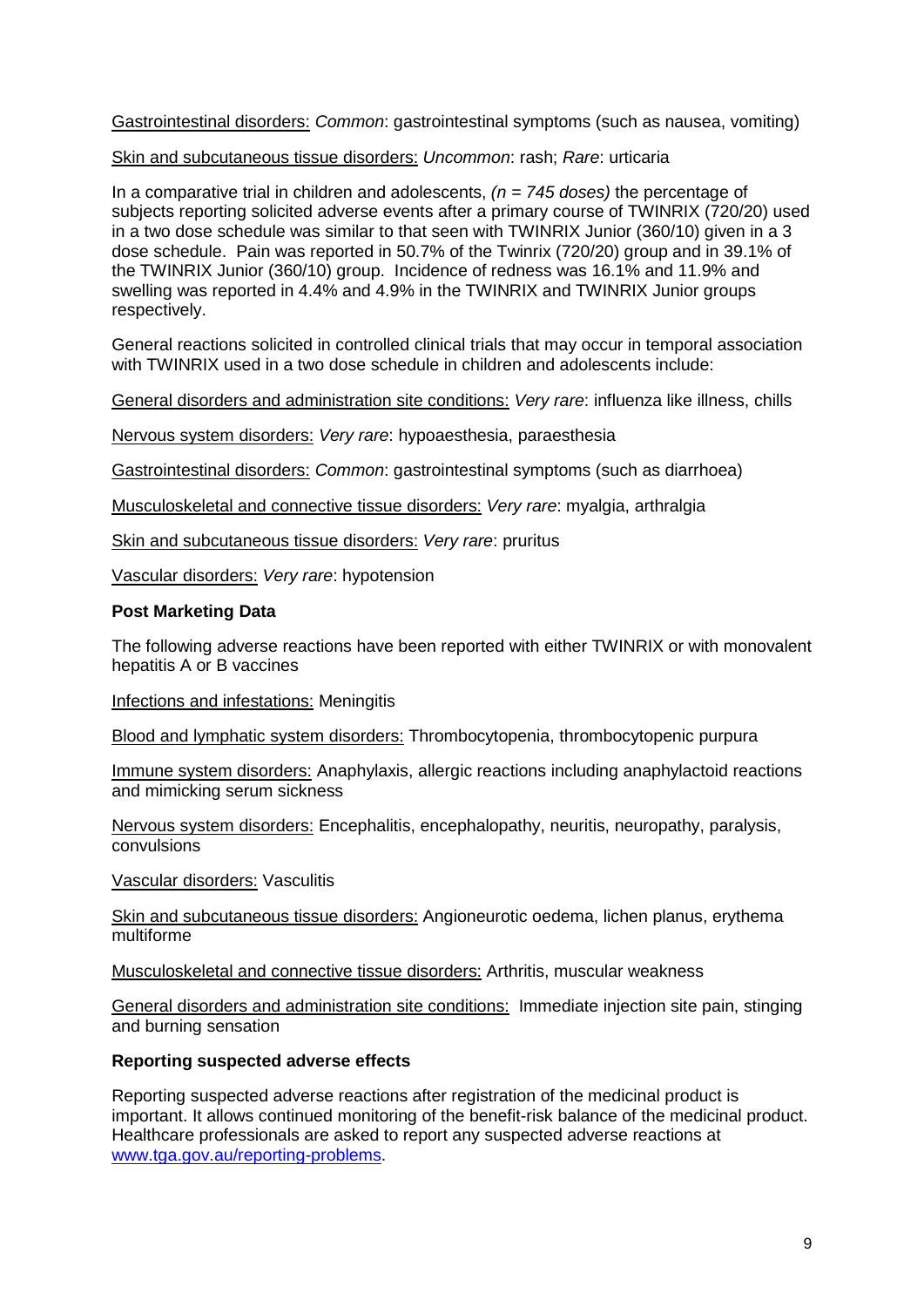### **4.9 OVERDOSE**

Cases of overdose have been reported during post-marketing surveillance. Adverse events reported following overdosage were similar to those reported with normal vaccine administration.

For information on the management of overdose, contact the Poisons Information Centre on 13 11 26 (Australia).

## **5 PHARMACOLOGICAL PROPERTIES**

### **5.1 PHARMACODYNAMIC PROPERTIES**

#### **Mechanism of action**

TWINRIX induces the production of specific anti-HAV and anti-HBs antibodies, which confer immunity against HAV and HBV infection.

#### **Clinical trials**

#### **Adults – Standard schedule**

The immunogenicity of TWINRIX (720/20) has been investigated using a 0, 1 and 6 month vaccination schedule in randomised clinical studies involving over 700 adult volunteers.

Specific humoral antibodies (seropositivity) against HAV were elicited in**:**

- 92-96% of vaccines one month after the first dose
- 97-100% of vaccines one month after the second dose
- 100% of vaccines one month after the third dose.

Seropositivity was defined as anti-HAV antibody titres ≥ 33 IU/L.

Seroprotective levels of anti-HBs antibodies (titers ≥10 IU/L) were elicited in:

- 33.7% of vaccines one month after the first dose
- 83.9% of vaccines one month after the second dose
- 99.3% of vaccines one month after the third dose.

An anti-HBs antibody titre above 10 IU/L correlates with protection against hepatitis B infection.

#### **Adults- Rapid Schedule**

The immunogenicity of TWINRIX (720/20) has also been investigated using a 0, 7, 21 day primary schedule plus a fourth dose at month 12 in a randomised clinical study involving over 400 adult volunteers, of whom 239 received TWINRIX (720/20).

Specific humoral antibodies (seropositivity) against HAV were elicited in**:**

- 100% of vaccines one week after the third dose
- 99.5% of vaccines five weeks after the third dose
- 100% of vaccines one month after the fourth dose.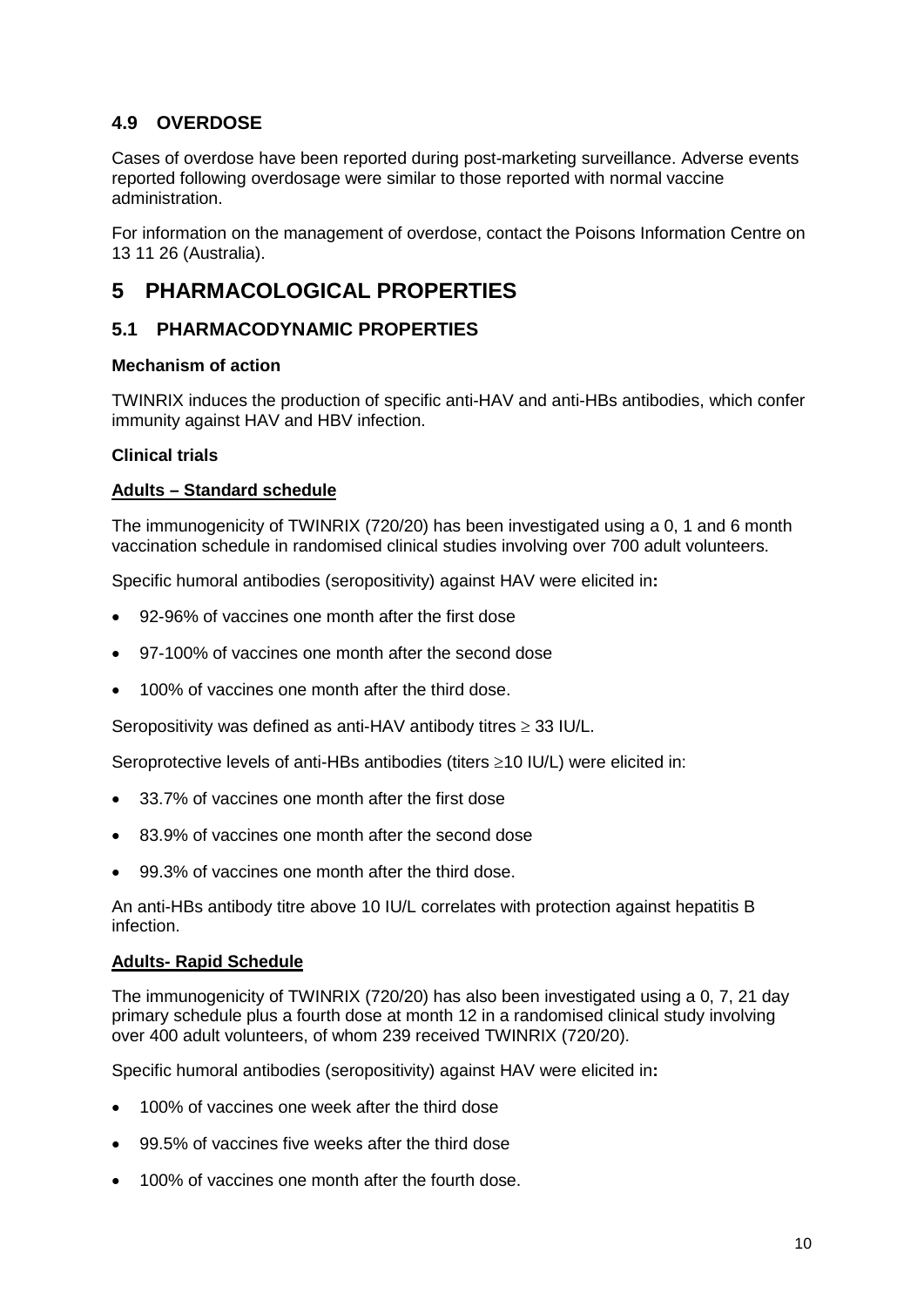Seroprotective levels of anti-HBs antibodies (titers ≥10 IU/L) were elicited in:

- 82% of vaccines one week after the third dose
- 85% of vaccines five weeks after the third dose
- 100% of vaccines one month after the fourth dose.

#### **Children**

The immunogenicity of TWINRIX (720/20) has been investigated using a 0 and 6 month vaccination schedule in randomised clinical studies involving 451 subjects aged 1 to 15 years old.

Specific humoral antibodies (seropositivity) against HAV were elicited in:

- 99.1% of vaccines one month after the first dose
- 100% of vaccines one month after the second dose.

Seroprotective levels of anti-HBs antibodies (titers ≥10 IU/L) were elicited in:

- 37.4% of vaccines one month after the first dose
- 70.5% of vaccines 6 months after the first dose
- 98.2% of vaccines one month after the second dose.

In a clinical study involving 117 subjects who received the second dose at month 12, specific humoral antibodies (seropositivity) against HAV were elicited in 99.0% of vaccines one month after the second dose, and seroprotective levels of anti-HBs were induced in 97.0% of subjects.

The immunogenicity of TWINRIX Junior (360/10) has been investigated using a 0, 1 and 6 month vaccination schedule in randomised clinical studies involving 168 children: 54 subjects aged 1 to 6 years and 114 subjects aged 6 to 15 years.

Specific humoral antibodies (seropositivity) against HAV were elicited in:

- 100% of vaccines one month after the second dose
- 100% of vaccines one month after the third dose.

Seroprotective levels of anti-HBs antibodies (titers ≥10 IU/L) were elicited in:

- 86.2% to 94.6% of vaccines one month after the second dose
- 100% of vaccines one month after the third dose.

In a comparative study in children and adolescents, TWINRIX (720/20) following a 0 and 6 month schedule was proven to be non-inferior for both hepatitis A and B antibody responses to TWINRIX Junior (360/10) following a 0, 1 and 6 month schedule. However, seroprotection rates for hepatitis B at month 2 after two doses of TWINRIX Junior (given one month apart) were higher (85.6%) than after a single dose of TWINRIX (38.0%).

#### **Antibody Persistence**

#### TWINRIX Junior (360/10)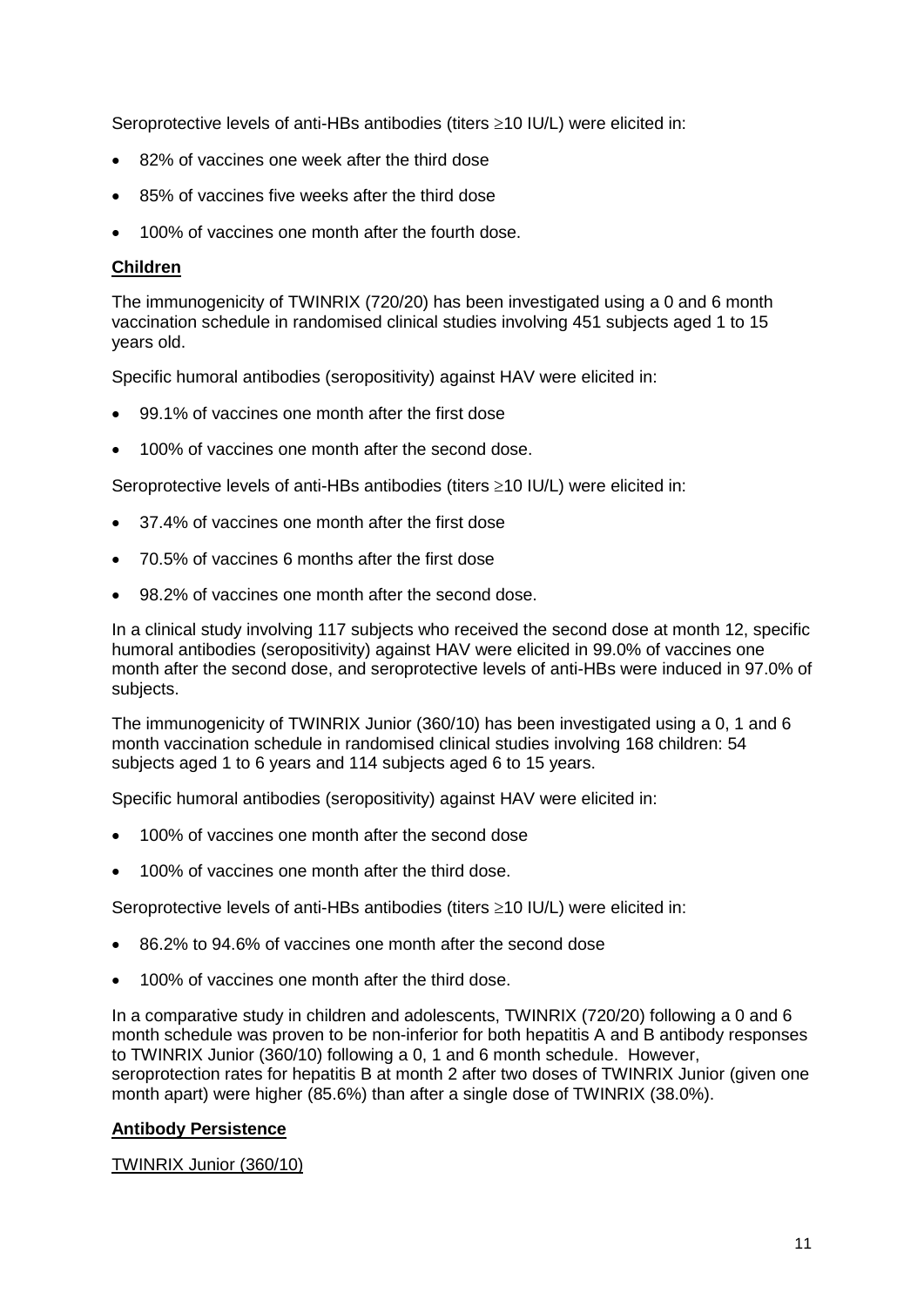In two long term clinical studies, persistence of anti-HAV and anti-HBs antibodies has been demonstrated up to 10 years in children aged 12-15 years and up to 5 years in children aged 1-11 years. For 1-11 years age cohort, after the primary vaccination with 0, 1, 6 month schedule of TWINRIX Junior, all subjects followed up to 5 years (N=102) retained ≥15 mIU/mL anti-HAV antibody and 97% retained anti-HBs antíbody ≥10 mIU/mL. For 12-15 years age cohort, after the primary vaccination with 0, 1, 6 month schedule of TWINRIX Junior, all subjects followed up to 10 years (N=102) retained ≥15 mIU/mL anti-HAV antibody and 85% retained anti-HBs antibody ≥10 mIU/mL. The kinetics of decline of anti-HAV and anti-HBs antibodies were shown to be similar to those of the monovalent vaccines.

#### TWINRIX (720/20)

In two long term clinical studies conducted in 56 healthy adults aged 17-43 years, 15 years after the primary vaccination with Twinrix (720/20) the anti-HAV seropositivity rates were 100% in both studies and the anti-HBs seroprotection rates were 89.3% and 92.9%, respectively. The kinetics of decline of anti-HAV and anti-HBs antibodies were shown to be similar to those of the monovalent vaccines.

In two clinical studies conducted in subjects over 40 years of age, the seropositivity rate for anti-HAV antibodies and seroprotection rate against hepatitis B following Twinrix (720/20) on a 0, 1, 6 month schedule were compared with the seropositivity and seroprotection rates of monovalent hepatitis A and B vaccines when administered separately.

The seroprotection rates against hepatitis B after the administration of Twinrix (720/20) were 92% and 57% at 7 and 48 months following the first dose respectively, versus 80% and 40% after the GlaxoSmithKline Biologicals monovalent 20 µg hepatitis B vaccine, and 71% and 27% after another licensed monovalent 10 µg hepatitis B vaccine. In all groups, anti-HBs antibody concentrations decreased as age and body mass index increased; concentrations were also lower in males compared with females.

The seropositivity rates for anti-HAV antibodies after Twinrix (720/20) were 97% at both 7 and 48 months following the first dose versus 99% and 94% after the GlaxoSmithKline Biologicals monovalent hepatitis A vaccine and 99% and 96% after another licensed monovalent hepatitis A vaccine.

Subjects received an additional dose of Twinrix (720/20) to assess the immune memory 48 months after the first dose of the primary vaccination course with the same vaccine. One month after this dose, 95% of subjects elicited anti-HBV antibody concentration ≥ 10 mIU/ml and Geometric Mean Concentrations (GMC) increased by 179-fold (GMC of 7233.7 mIU/ml) indicative of an immune memory response.

Anti-HAV and anti-HBs antibodies have been shown to persist for at least 24 months following the initiation of a 0, 6 month schedule of TWINRIX (720/20) in children. Specific humoral antibodies (seropositivity) against HAV were elicited in 100% of vaccines at month 24, and anti-HBs seroprotective levels were present in 93.3% of subjects. In this study, the immune response for both antigen components was comparable to that seen after a 3-dose regimen of TWINRIX Junior (360/10).

The persistence of anti-HAV and anti-HBs antibodies at month 24 was shown to be similar following a 0, 6 month or a 0, 12 month schedule of TWINRIX (720/20) in children.

#### **Hepatitis D**

As hepatitis D (caused by the delta agent) does not occur in the absence of hepatitis B infection, it can be expected that hepatitis D will also be prevented by vaccination with TWINRIX.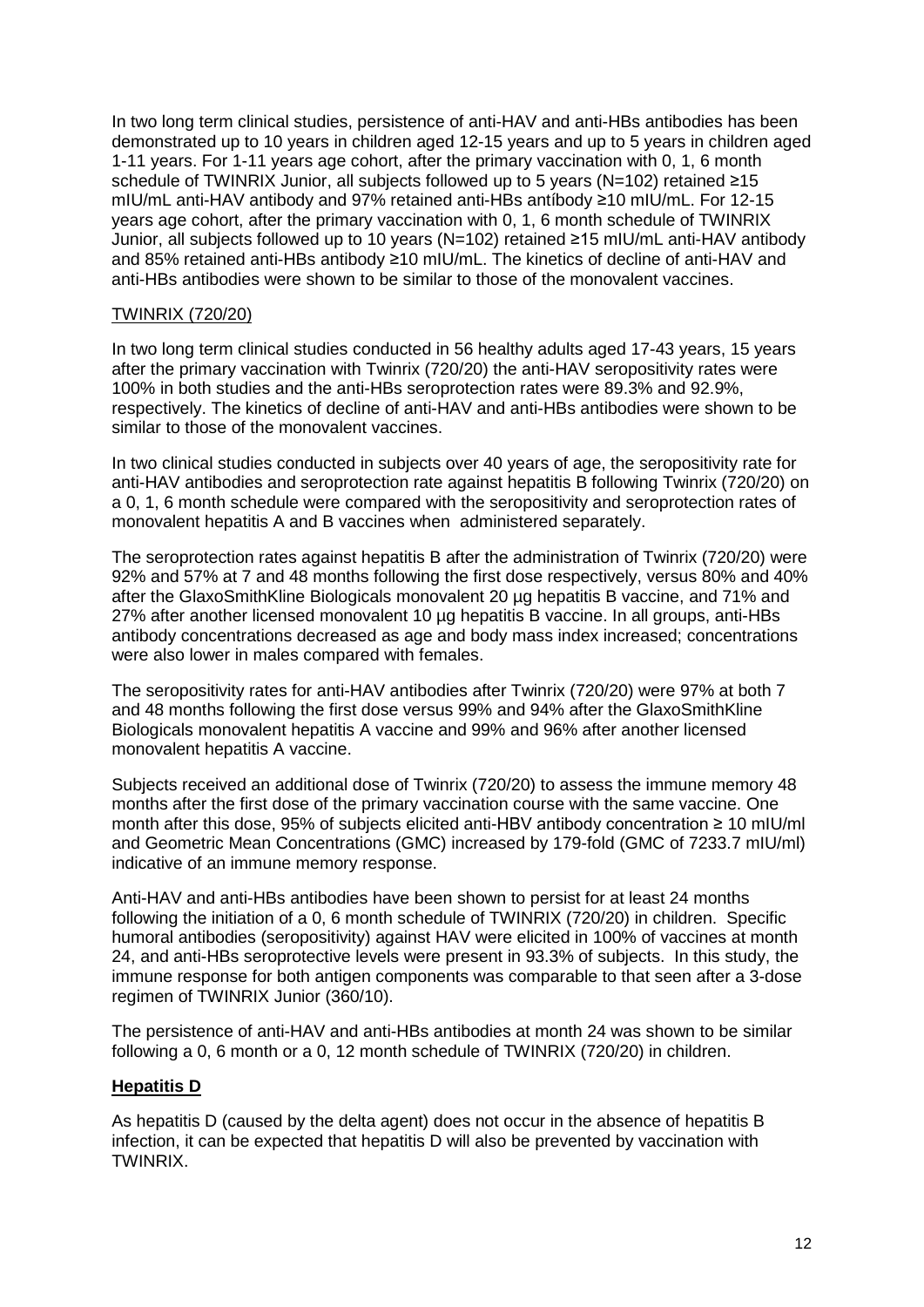### **5.2 PHARMACOKINETIC PROPERTIES**

Not relevant to vaccines.

### **5.3 PRECLINICAL SAFETY DATA**

#### **Genotoxicity**

No data available.

#### **Carcinogenicity**

No data available

## **6 PHARMACEUTICAL PARTICULARS**

#### **6.1 LIST OF EXCIPIENTS**

The vaccine preparation also contains 1 mg/mL of amino acid supplement, <20 ng/mL of neomycin sulphate, 50 micrograms/mL of polysorbate 20, <7 micrograms/mL of dibasic sodium phosphate heptahydrate, <5 micrograms/mL of monobasic sodium phosphate, <250 micrograms/mL of trometamol and <100 micrograms/mL of formaldehyde.

#### **6.2 INCOMPATIBILITIES**

See SECTION 4.5 INTERACTIONS WITH OTHER MEDICINES AND OTHER FORMS OF INTERACTIONS.

#### **6.3 SHELF LIFE**

In Australia, information on the shelf life can be found on the public summary of the Australian Register of Therapeutic Goods (ARTG). The expiry date can be found on the packaging.

#### **6.4 SPECIAL PRECAUTIONS FOR STORAGE**

TWINRIX must be stored between +2°C to +8°C. DO NOT FREEZE; freezing destroys the potency of the product. Discard the vaccine if it has been frozen.

#### **6.5 NATURE AND CONTENTS OF CONTAINER**

TWINRIX and TWINRIX Junior are available as a monodose vial in packs of one or ten and as a pre-filled syringe in packs of one or ten.

The vials and prefilled syringes are made of neutral glass type 1, which conforms to European Pharmacopoeia requirements.

Not all presentations and pack sizes may be marketed in Australia.

### **6.6 SPECIAL PRECAUTIONS FOR DISPOSAL**

In Australia, any unused medicine or waste material should be disposed of by taking to your local pharmacy.